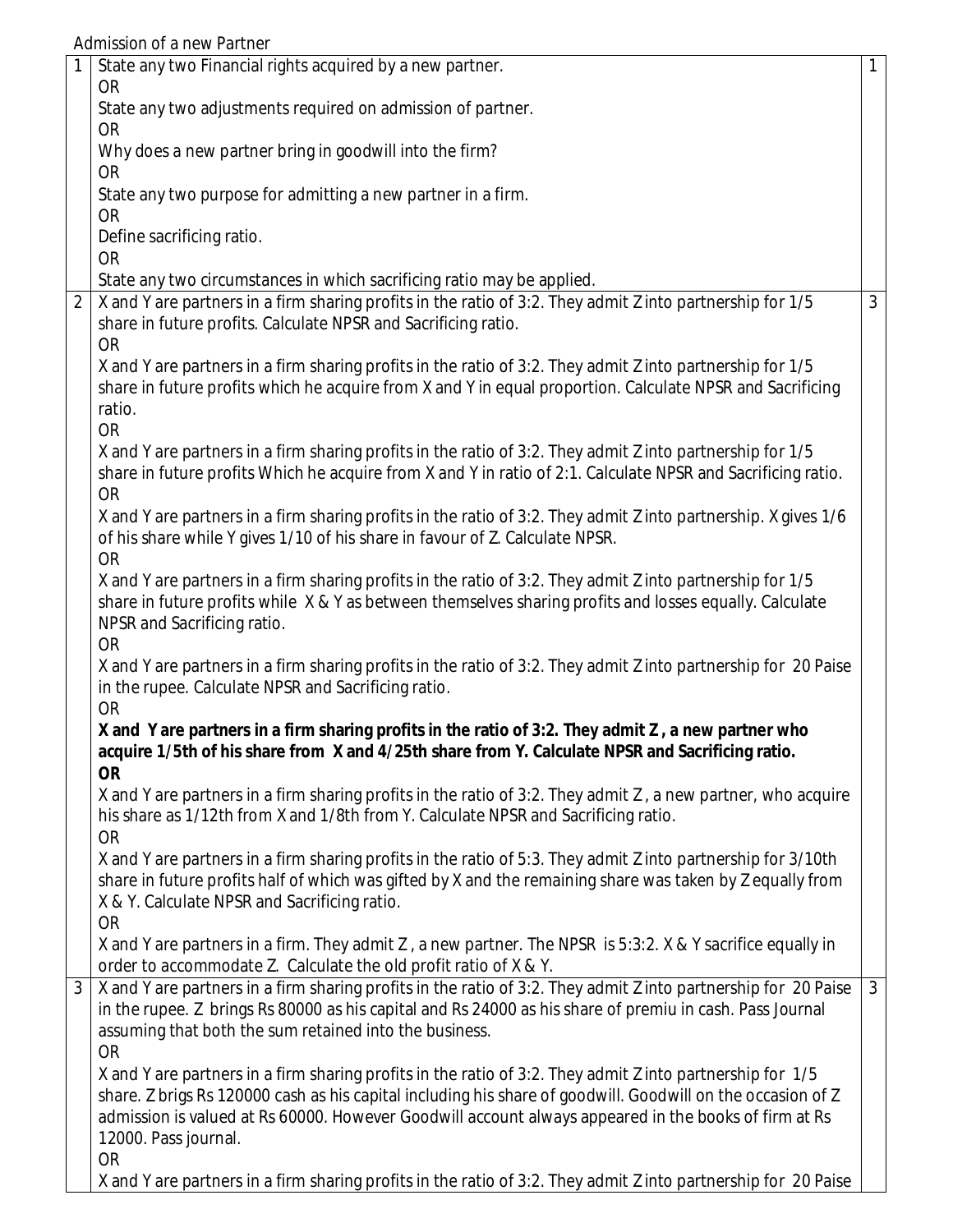|   | in the rupee. Z brings Rs 80000 as his capital and Rs 24000 as his share of premium in cash. Pass Journal<br>assuming that 50% of the amount of premium was withdrawn by X and Y. |             |                                                                                                                                                                                                              |               |                |  |  |  |  |  |  |
|---|-----------------------------------------------------------------------------------------------------------------------------------------------------------------------------------|-------------|--------------------------------------------------------------------------------------------------------------------------------------------------------------------------------------------------------------|---------------|----------------|--|--|--|--|--|--|
|   |                                                                                                                                                                                   |             |                                                                                                                                                                                                              |               |                |  |  |  |  |  |  |
|   | <b>OR</b>                                                                                                                                                                         |             | X and Y are partners in a firm sharing profits in the ratio of 3:2. They admit Z into partnership for 1/4                                                                                                    |               |                |  |  |  |  |  |  |
|   |                                                                                                                                                                                   |             | share. Z brings Rs 80000 only as his capital in cash. On the occasion of admission goodwill of the firm is                                                                                                   |               |                |  |  |  |  |  |  |
|   | valued at Rs 50000. Pass journal.                                                                                                                                                 |             |                                                                                                                                                                                                              |               |                |  |  |  |  |  |  |
| 4 |                                                                                                                                                                                   |             | X and Y are partners in a firm. They admit Z into partnership. Z brings Rs 80000 as his capital and Rs                                                                                                       |               | $\overline{3}$ |  |  |  |  |  |  |
|   |                                                                                                                                                                                   |             | 15000 as his share of premium in cash. Goodwill of the firm on admission of Z is valued at Rs 100000. Pass                                                                                                   |               |                |  |  |  |  |  |  |
|   | journal assuming that their NPSR is 7:5:4.                                                                                                                                        |             |                                                                                                                                                                                                              |               |                |  |  |  |  |  |  |
|   | <b>OR</b>                                                                                                                                                                         |             |                                                                                                                                                                                                              |               |                |  |  |  |  |  |  |
|   | X & Y are partners in a firm. They admit z into partnership paying only Rs 10000 for premium, out of his                                                                          |             |                                                                                                                                                                                                              |               |                |  |  |  |  |  |  |
|   | share of premium of Rs 18000 for 1/4th share of profit. Pass journal.                                                                                                             |             |                                                                                                                                                                                                              |               |                |  |  |  |  |  |  |
|   | <b>OR</b>                                                                                                                                                                         |             |                                                                                                                                                                                                              |               |                |  |  |  |  |  |  |
|   |                                                                                                                                                                                   |             | X, & Y were partners in a firm sharing profits in the ratio of 2:1. They admit Z for 2/7th share. The actual                                                                                                 |               |                |  |  |  |  |  |  |
|   | 14000. Pass journal.                                                                                                                                                              |             | value of goodwill, however on the date was Rs 42000. Z contributed cash Rs 20000 and stock worth Rs                                                                                                          |               |                |  |  |  |  |  |  |
|   | <b>OR</b>                                                                                                                                                                         |             |                                                                                                                                                                                                              |               |                |  |  |  |  |  |  |
|   |                                                                                                                                                                                   |             | X and Y are partners in a firm. They admit Z as a partner with 1/4th share in the profits of the firm. Z                                                                                                     |               |                |  |  |  |  |  |  |
|   |                                                                                                                                                                                   |             | brings Rs 200000 as his share of capital. The value of the total assets of the firm is Rs 540000 and outside                                                                                                 |               |                |  |  |  |  |  |  |
|   |                                                                                                                                                                                   |             | liabilities are Rs 100000 on that date. Calculate Z's share of goodwill. Pass journal assuming that Z is                                                                                                     |               |                |  |  |  |  |  |  |
|   | unable to bring his share of goodwill in cash.                                                                                                                                    |             |                                                                                                                                                                                                              |               |                |  |  |  |  |  |  |
|   | <b>OR</b>                                                                                                                                                                         |             |                                                                                                                                                                                                              |               |                |  |  |  |  |  |  |
|   |                                                                                                                                                                                   |             | X and Y are partners in a firm with capital of Rs 130000 and Rs 90000 respectively. They admit Z as a                                                                                                        |               |                |  |  |  |  |  |  |
|   |                                                                                                                                                                                   |             | partner with 1/5th share in the profits of the firm. Z brings Rs 80000 as his share of capital. Pass journal                                                                                                 |               |                |  |  |  |  |  |  |
|   | on Z admission to record goodwill.<br><b>OR</b>                                                                                                                                   |             |                                                                                                                                                                                                              |               |                |  |  |  |  |  |  |
|   |                                                                                                                                                                                   |             | X & Y are partners sharing profits in the ratio of 3:2. From 1-04-14 they admit Z as new partner for 1/5                                                                                                     |               |                |  |  |  |  |  |  |
|   |                                                                                                                                                                                   |             | share. For the purpose goodwill of the firm be valued at three year purchase of the average profit of last                                                                                                   |               |                |  |  |  |  |  |  |
|   | five years. Profits of last five years are as follows:                                                                                                                            |             |                                                                                                                                                                                                              |               |                |  |  |  |  |  |  |
|   |                                                                                                                                                                                   |             | 2013-14- Rs 80000; 2012-13- Rs 70000; 2011-12- Rs 140000; 2010-11- Rs 90000 and 2009-10- Rs 120000.                                                                                                          |               |                |  |  |  |  |  |  |
|   | Pass journal.                                                                                                                                                                     |             |                                                                                                                                                                                                              |               |                |  |  |  |  |  |  |
|   |                                                                                                                                                                                   |             |                                                                                                                                                                                                              |               |                |  |  |  |  |  |  |
| 5 |                                                                                                                                                                                   |             | On the date of Z's admission an extract of the balance sheet of X and Y are partners in a firm sharing                                                                                                       |               |                |  |  |  |  |  |  |
|   | profits in the ratio of 3:2 was as under:                                                                                                                                         |             |                                                                                                                                                                                                              |               |                |  |  |  |  |  |  |
|   | Liabilities                                                                                                                                                                       | Amount      | Assets                                                                                                                                                                                                       | Amount        |                |  |  |  |  |  |  |
|   | <b>General Reserve</b><br><b>Contingencies Reserve</b>                                                                                                                            | 5000<br>450 | Investment (Market Value Rs 19000)<br>Machinery Replacement Fund Investment                                                                                                                                  | 20000<br>1000 |                |  |  |  |  |  |  |
|   | $P/L$ A/c                                                                                                                                                                         | 3000        | Advertisement Suspense                                                                                                                                                                                       | 1000          |                |  |  |  |  |  |  |
|   | <b>Investment Fluctuation Reserve</b>                                                                                                                                             | 1500        |                                                                                                                                                                                                              |               |                |  |  |  |  |  |  |
|   | <b>Workmen Compensation Reserve</b>                                                                                                                                               | 1200        |                                                                                                                                                                                                              |               |                |  |  |  |  |  |  |
|   | Machinery Replacement Fund                                                                                                                                                        | 1000        |                                                                                                                                                                                                              |               |                |  |  |  |  |  |  |
|   | <b>Employees Provident Fund</b>                                                                                                                                                   | 2000        |                                                                                                                                                                                                              |               |                |  |  |  |  |  |  |
|   |                                                                                                                                                                                   |             |                                                                                                                                                                                                              | 22000         |                |  |  |  |  |  |  |
|   |                                                                                                                                                                                   |             | New partner was admitted for 1/5th share of profits. A claim on account of workmen's compensation is                                                                                                         |               |                |  |  |  |  |  |  |
|   |                                                                                                                                                                                   |             | estimated at Rs 150 only. Pass journal entries to adjust accumulated profits and losses.                                                                                                                     |               |                |  |  |  |  |  |  |
|   | <b>OR</b>                                                                                                                                                                         |             |                                                                                                                                                                                                              |               |                |  |  |  |  |  |  |
|   |                                                                                                                                                                                   |             | X and Y were partners in a firm with capital of Rs 120000 and Rs 160000 respectively. They admit Z as a                                                                                                      |               |                |  |  |  |  |  |  |
|   |                                                                                                                                                                                   |             | new partner for one-fourth share in profits on his payment of Rs 200000 as his capital and Rs 9000 for                                                                                                       |               |                |  |  |  |  |  |  |
|   |                                                                                                                                                                                   |             | his share of goodwill. Rs On the date of admission of new partner, the creditors of X and Y were Rs<br>60000 and Bank Overdraft was Rs 15000. The assets apart from cash included stock Rs 10000; Debtors Rs |               |                |  |  |  |  |  |  |
|   |                                                                                                                                                                                   |             | 40000; Plant and Machinery Rs 80000; Land and building Rs 200000. It was agreed that stock should be                                                                                                         |               |                |  |  |  |  |  |  |
|   |                                                                                                                                                                                   |             | depreciated by Rs 2000; plant and machinery by 20%, Rs 5000 should be written off as bad debts and                                                                                                           |               |                |  |  |  |  |  |  |
|   |                                                                                                                                                                                   |             |                                                                                                                                                                                                              |               |                |  |  |  |  |  |  |
|   | land and building should be appreciated by 25%.                                                                                                                                   |             |                                                                                                                                                                                                              |               |                |  |  |  |  |  |  |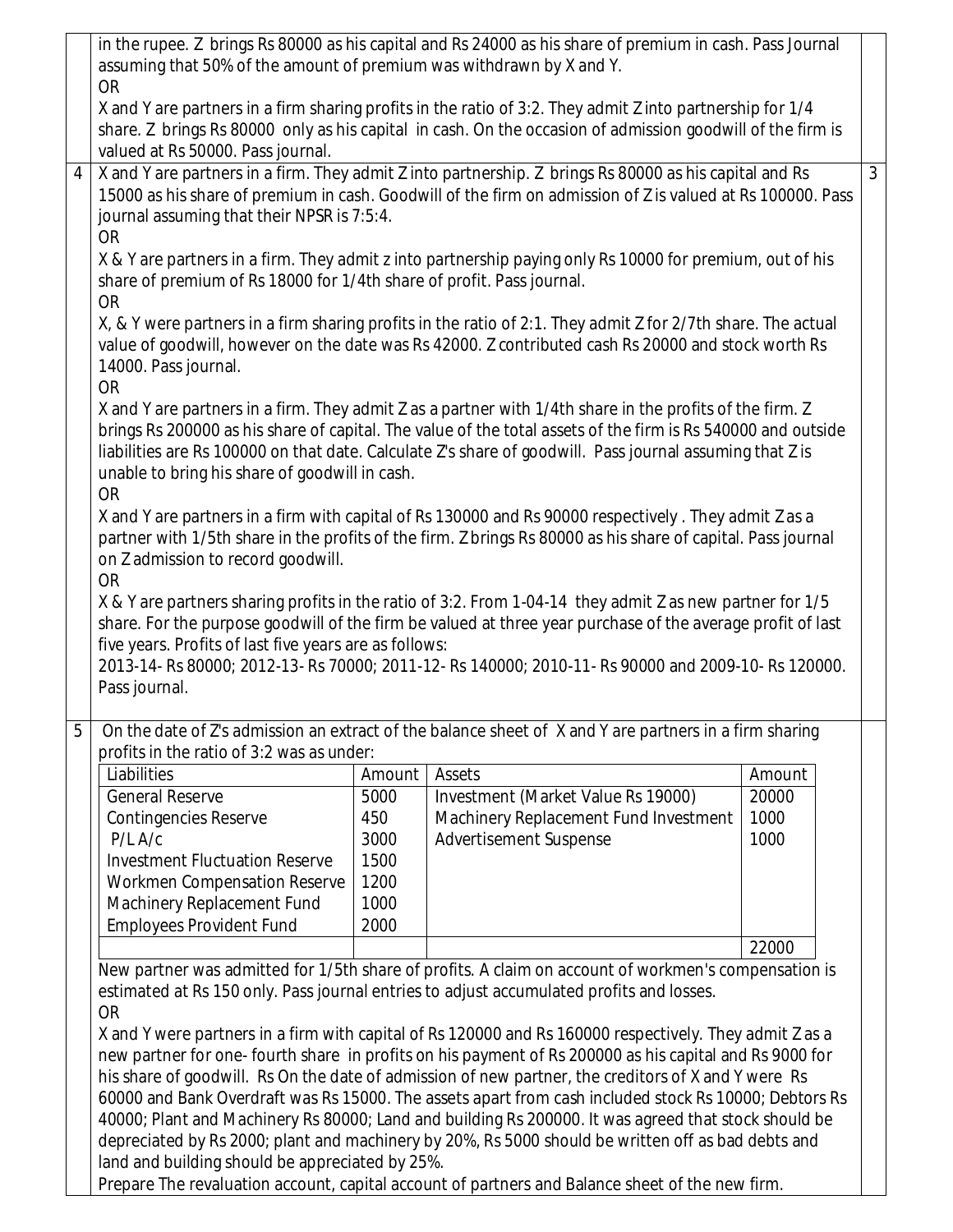On 31<sup>st</sup> march 2009 the balance sheet of Ram and Shyam who share profits in the ratio of 3:1 was as follows:

8

| Liabilities     | Amount | Assets         |              | Amount |
|-----------------|--------|----------------|--------------|--------|
| Creditors       | 2800   | Cash at bank   |              | 2000   |
| Provident fund  | 1200   | <b>Debtors</b> | 6000<br>6500 |        |
|                 |        | Less prov.     | 500          |        |
| General reserve | 2000   | <b>Stock</b>   |              | 3000   |
| Ram's capital   | 6000   | Investment     |              | 5000   |
| Shyam's capital | 4000   |                |              |        |
|                 | 16000  |                |              | 16000  |
|                 |        |                |              |        |

They decided to admit Mohan as a new partner on  $1<sup>st</sup>$  April 2009 on the following terms:

 $\triangleright$  Mohan shall bring 6000 as his share of premium and Rs 8000 for his capital in cash.

 $\triangleright$  That unaccounted accrued income of 100 be provided for.

 $\triangleright$  The market value of investment was Rs 4500.

A debtors whose dues of Rs 500 was written off as bad debts paid Rs 400 in full settlement.

Prepare revaluation account; partner's capital account and balance sheet of the new firm. OR

X & Y are partners in a firm sharing profits in the ratio of 3:2. They admit Z into partnership for 1/5th share. The Balance sheet is as follows:

| Liabilities                     | Amount | Assets                            | Amount |
|---------------------------------|--------|-----------------------------------|--------|
| X's Capital                     | 17600  | Goodwill                          | 1000   |
| Y's Capital                     | 25400  | Land and Building                 | 6000   |
| Workmen compensation fund       | 2000   | Investment (Market value Rs 4500) | 5000   |
| Investment Fluctuation fund     | 1000   | <b>Debtors</b>                    | 10000  |
| <b>Employees Provident fund</b> | 1000   | <b>Stock</b>                      | 30000  |
| Provision for doubtful debts    | 1000   | Cash in hand                      | 25000  |
| Bank loan                       | 30000  | Advertisement Suspense a/c        | 1000   |
|                                 | 78000  |                                   | 78000  |

Terms of Z'S admission are as follows:

Z bring Rs 30000 as his capital and required amount for his share of goodwill in cash.

Goodwill is to be valued at 2 years purchase of super profit of last three completed years. Profits were-Yr1- Rs 48000; Yr II- Rs 93000; Yr III- Rs 138000. The normal profits are Rs 63000. No Goodwill is to be appear in the books of the new firm.

Land and Building was found undervalued by Rs 5000, Stock was found overvalued by Rs 7000, Provision for doubtful debts is to be made equal to 5% of the debtors.

Claim on account of workmen compensation is Rs 1000. An unrecorded Accrued income of Rs 1000 be provided for.

Prepare Revaluation Account; Partners Capital Account and Balance sheet of new firm after admission. OR

X & Y are partners in a firm sharing profits in the ratio of 3:2. They admit Z into partnership for 1/5th share. The Balance sheet is as follows:

| Liabilities                     | Amount | Assets                            | Amount |
|---------------------------------|--------|-----------------------------------|--------|
| X's Capital                     | 17600  | Goodwill                          | 1000   |
| Y's Capital                     | 25400  | Land and Building                 | 6000   |
| Workmen compensation fund       | 2000   | Investment (Market value Rs 4500) | 5000   |
| Investment Fluctuation fund     | 1000   | <b>Debtors</b>                    | 10000  |
| <b>Employees Provident fund</b> | 1000   | <b>Stock</b>                      | 30000  |
| Provision for doubtful debts    | 1000   | Cash in hand                      | 25000  |
| <b>Bank loan</b>                | 30000  | Advertisement Suspense a/c        | 1000   |
|                                 | 78000  |                                   | 78000  |

Terms of Z'S admission are as follows:

Z bring Rs 30000 as his capital in cash.

Goodwill is to be valued at 2 years purchase of super profit of last three completed years. Profits were-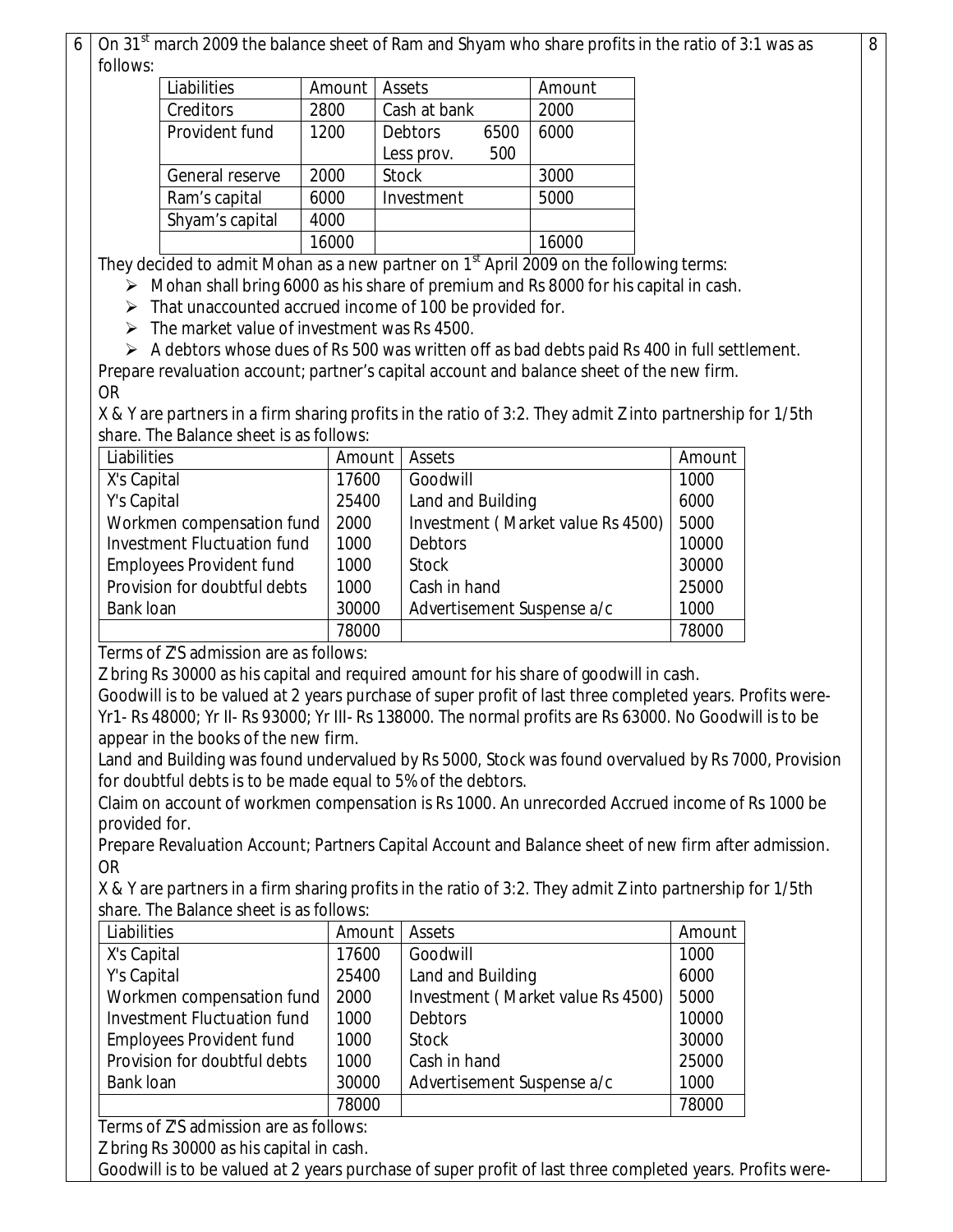Yr1- Rs 48000; Yr II- Rs 93000; Yr III- Rs 138000. The normal profits are Rs 63000. No Goodwill is to be appear in the books of the new firm.

Land and Building was found undervalued by Rs 5000, Stock was found overvalued by Rs 7000, Provision for doubtful debts is to be made equal to 5% of the debtors.

Claim on account of workmen compensation is Rs 1000. An unrecorded Accrued income of Rs 1000 be provided for.

Prepare Revaluation Account; Partners Capital Account and Balance sheet of new firm after admission. OR

X & Y are partners in a firm. They admit Z into partnership for 1/5th share. The Balance sheet is as follows:

| Liabilities                        | Amount | Assets                     | Amount |
|------------------------------------|--------|----------------------------|--------|
| X's Capital                        | 17600  | Goodwill                   | 1000   |
| Y's Capital                        | 25400  | Land and Building          | 6000   |
| Workmen compensation fund          | 2000   | Investment                 | 5000   |
| <b>Investment Fluctuation fund</b> | 1000   | <b>Debtors</b>             | 10000  |
| <b>Employees Provident fund</b>    | 1000   | <b>Stock</b>               | 30000  |
| Provision for doubtful debts       | 1000   | Cash in hand               | 25000  |
| Bank loan                          | 30000  | Advertisement Suspense a/c | 1000   |
|                                    | 78000  |                            | 78000  |

Terms of Z'S admission are as follows:

Z bring Proportionate capital and required amount for his share of goodwill in cash.

Goodwill of the firm is valued at Rs 85000

Land and Building was found undervalued by Rs 5000, Stock was found overvalued by Rs 7000. Debtors are all good.

Claim on account of workmen compensation is Rs 1000. An unrecorded Accrued income of Rs 1000 be provided for.

Prepare Revaluation Account; Partners Capital Account and Balance sheet of new firm after admission. OR

X & Y are partners in a firm sharing profits in the ratio of 3:2. They admit Z into partnership for 1/5th share. The Balance sheet is as follows:

| Liabilities                     | Amount | Assets                     | Amount |
|---------------------------------|--------|----------------------------|--------|
| X's Capital                     | 17600  | Goodwill                   | 1000   |
| Y's Capital                     | 25400  | Land and Building          | 6000   |
| Workmen compensation fund       | 2000   | Investment                 | 5000   |
| Investment Fluctuation fund     | 1000   | <b>Debtors</b>             | 10000  |
| <b>Employees Provident fund</b> | 1000   | <b>Stock</b>               | 30000  |
| Provision for doubtful debts    | 1000   | Cash in hand               | 25000  |
| Bank loan                       | 30000  | Advertisement Suspense a/c | 1000   |
|                                 | 78000  |                            | 78000  |

Terms of Z'S admission are as follows:

Z bring Rs 40000 as his capital and Rs 20000 as his share of goodwill in cash.

Land and Building to be appreciated by Rs 5000, Stock to be reduced to Rs 23000. Bad debts amounted to Rs 1500.. An unrecorded Accrued income of Rs 1000 be provided for.

Capital accounts of the partners be re-adjusted on the basis of their new profit sharing ratio.( adjustment to be made through opening of current account)

Prepare Revaluation Account; Partners Capital Account and Balance sheet of new firm after admission. OR

X & Y are partners in a firm sharing profits in the ratio of 3:2. They admit Z into partnership for 1/5th share. The Balance sheet is as follows:

| Liabilities                      | Amount   Assets |                   | Amount |
|----------------------------------|-----------------|-------------------|--------|
| X's Capital                      | 17600           | Goodwill          | 1000   |
| Y's Capital                      | 25400           | Land and Building | 6000   |
| Workmen compensation fund   3000 |                 | Investment        | 5000   |